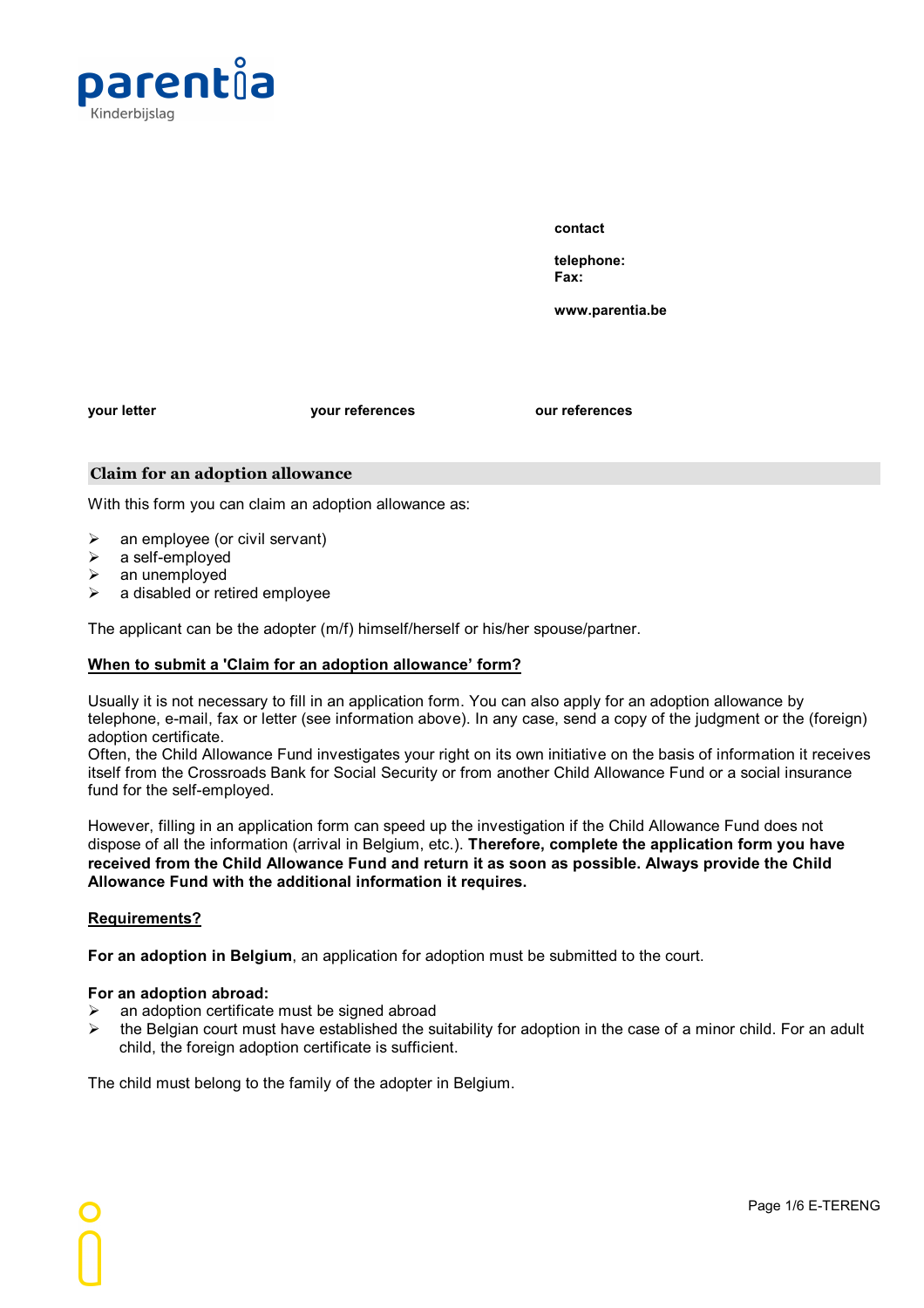

If the child is 18 years or older, he/she is subject to compulsory education, must work under an apprenticeship contract or be registered as a job-seeker. Also disabled children until the age of 21 are eligible for the payment of an adoption allowance.

Only one adoption allowance shall be paid per family and per child.

No maternity grant or adoption allowance shall already be paid to the adopter or his/her spouse/partner.

#### **Who receives the adoption allowance?**

The adoption allowance shall be paid to the person who has adopted the child. Spouses/partners who have adopted a child together must decide to whom the allowance must be paid.

If they have not taken a decision or if there is a dispute, the allowance shall be paid:

- $\triangleright$  to the wife, if the partners are of different sexes,
- $\triangleright$  to the oldest of the two spouses/partners of the same sex

#### Do you wish further information? Do you want to view or correct the data that are stored about you for **child benefit?**

Contact your account manager. For general information you may also get in touch with: www.parentia.be

The data you enter on this form are being collected to enable child benefit to be paid.They are protected by the Law of 8 December 1992 on the processing of personal data. To inspect or correct your data, contact the address at the top of this letter.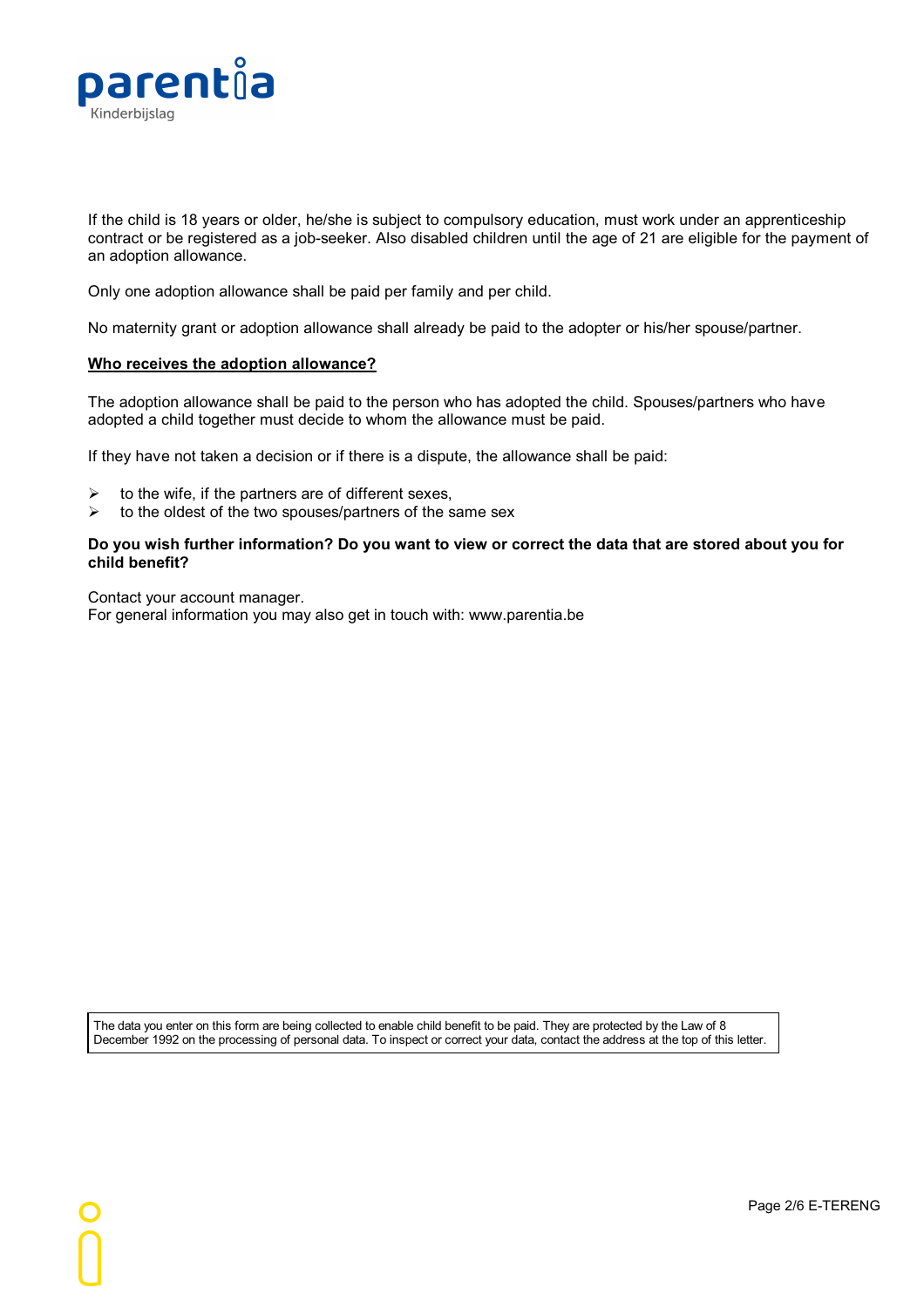

## **è** *If you need more space, add a separate sheet.*

| 10 | Personal data of the applicant                                                  |                                                                                                                                                                               |  |  |  |
|----|---------------------------------------------------------------------------------|-------------------------------------------------------------------------------------------------------------------------------------------------------------------------------|--|--|--|
| 11 | Married women must list their maiden name<br>See the back of your identity card | national number<br>address / number                                                                                                                                           |  |  |  |
| 20 | Your current employment status                                                  |                                                                                                                                                                               |  |  |  |
| 21 | You are (if applicable):                                                        | → Please enclose a copy of your pension certificate<br>$\Box$ retired<br>or notification.<br>□ at least 66% disabled since:  recognized by (name and<br>address institution): |  |  |  |
| 22 | currently do not work) or social<br>insurance fund                              |                                                                                                                                                                               |  |  |  |
| 30 | Current employment status of your spouse/partner                                |                                                                                                                                                                               |  |  |  |
| 31 | Your spouse/partner (if applicable):                                            | $\Box$ works for an international organisation (European institutions, NATO,)<br>$\Box$ is entitled to foreign social benefits<br>$\Box$ is without profession                |  |  |  |
| 40 | The child for whom the adoption allowance is applied for                        |                                                                                                                                                                               |  |  |  |
| 41 | Name and first name                                                             |                                                                                                                                                                               |  |  |  |
|    | Date and place of birth                                                         |                                                                                                                                                                               |  |  |  |
|    | National number                                                                 | (See the back of your identity card)                                                                                                                                          |  |  |  |
|    | Lives in my household since                                                     |                                                                                                                                                                               |  |  |  |
|    |                                                                                 |                                                                                                                                                                               |  |  |  |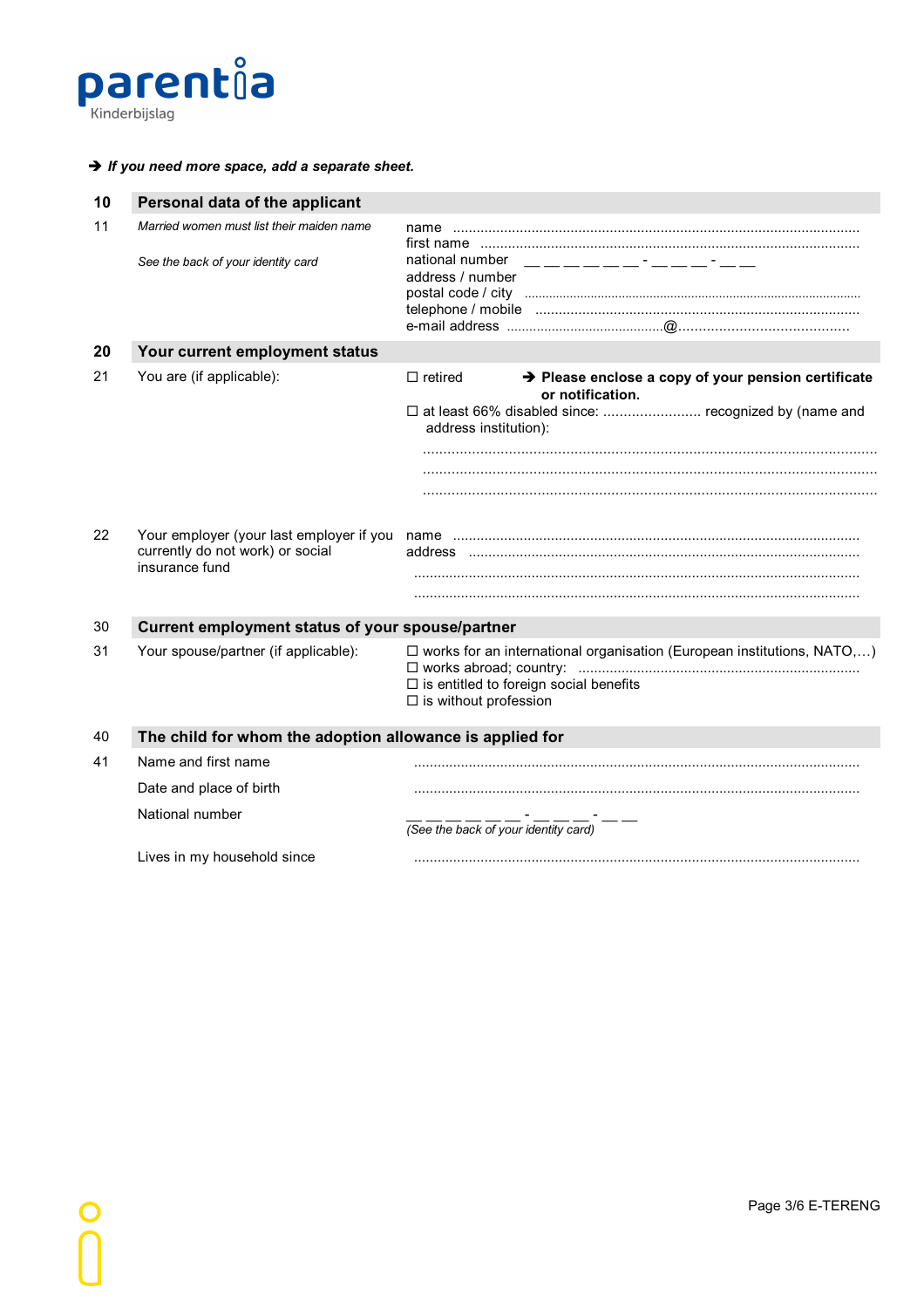

| 50 | What documents must be sent?                                                                                                                                      |                                                                                                                                                  |  |  |  |
|----|-------------------------------------------------------------------------------------------------------------------------------------------------------------------|--------------------------------------------------------------------------------------------------------------------------------------------------|--|--|--|
| 51 | For adoption in Belgium                                                                                                                                           | $\rightarrow$ Enclose a copy of the application for adoption submitted to the<br>court.                                                          |  |  |  |
| 52 |                                                                                                                                                                   | For the adoption of a minor child abroad $\rightarrow$ Add a copy of the application for adoption submitted to the court.                        |  |  |  |
| 53 | For the adoption of an adult child<br>abroad                                                                                                                      | $\rightarrow$ Enclose a copy of the foreign adoption certificate.                                                                                |  |  |  |
| 60 | Has the maternity grant or the adoption allowance already been paid?                                                                                              |                                                                                                                                                  |  |  |  |
| 61 | Have you or your spouse/partner already<br>received a maternity grant or an<br>adoption allowance for the child?                                                  | $\Box$ no                                                                                                                                        |  |  |  |
| 70 | Adoption by both spouses/partners                                                                                                                                 |                                                                                                                                                  |  |  |  |
| 71 | If you and your spouse/partner have<br>adopted the child together, please<br>indicate the person to whom the<br>adoption allowance must be paid.                  | For payment to a bank account:<br>$\rightarrow$ The person whose name is given here, enters his/her bank account<br>number on page 5.            |  |  |  |
| 80 | DO NOT FORGET TO SIGN THE FORM BEFORE RETURNING IT TO US                                                                                                          |                                                                                                                                                  |  |  |  |
|    | We ask you to report any change in<br>your family situation or in the<br>situation of the children as soon as<br>possible by letter, telephone, fax or<br>e-mail. | I confirm on my word of honour that I completed this form truthfully and<br>that I have read the additional information.<br>I enclose  annex(es) |  |  |  |
|    | The spouse/partner must only sign if both Signature of the applicant<br>spouses/partners have adopted the child<br>together.                                      | Signature of his/her spouse/partner                                                                                                              |  |  |  |
|    |                                                                                                                                                                   |                                                                                                                                                  |  |  |  |